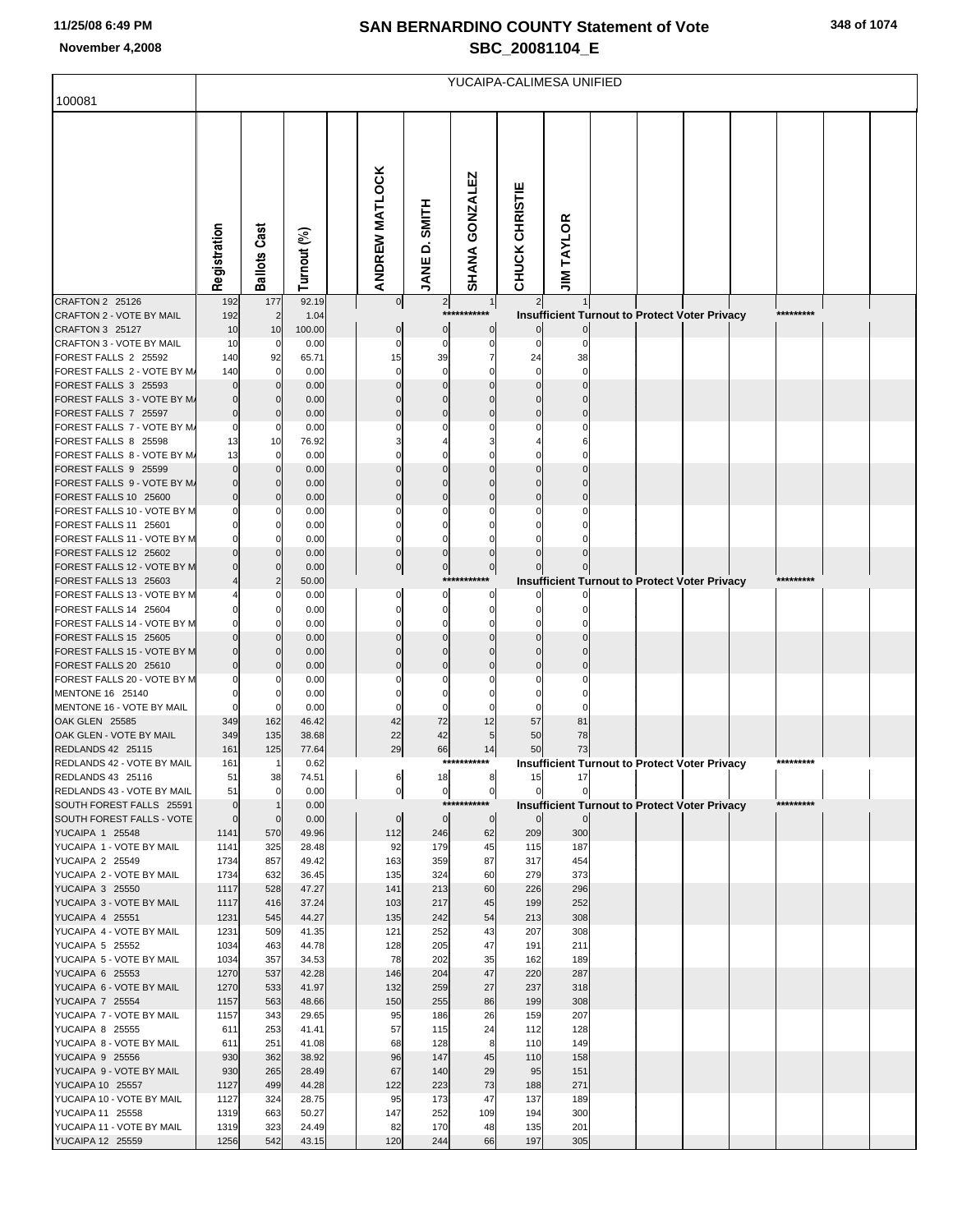## **SAN BERNARDINO COUNTY Statement of Vote November 4,2008 SBC\_20081104\_E**

|                                                      | YUCAIPA-CALIMESA UNIFIED |                                  |                |  |                       |                          |                                 |                |                   |  |  |                                                      |  |           |  |  |
|------------------------------------------------------|--------------------------|----------------------------------|----------------|--|-----------------------|--------------------------|---------------------------------|----------------|-------------------|--|--|------------------------------------------------------|--|-----------|--|--|
| 100081                                               |                          |                                  |                |  |                       |                          |                                 |                |                   |  |  |                                                      |  |           |  |  |
|                                                      | Registration             | Cast<br>Ballots                  | Turnout (%)    |  | <b>ANDREW MATLOCK</b> | <b>HILR</b><br>۵<br>JANE | <b>GONZALEZ</b><br><b>SHANA</b> | CHUCK CHRISTIE | <b>JIM TAYLOR</b> |  |  |                                                      |  |           |  |  |
| YUCAIPA 12 - VOTE BY MAIL                            | 1256                     | 447                              | 35.59          |  | 106                   | 255                      | 49                              | 205            | 266               |  |  |                                                      |  |           |  |  |
| YUCAIPA 13 25560<br>YUCAIPA 13 - VOTE BY MAIL        | 882<br>882               | 438<br>250                       | 49.66<br>28.34 |  | 102<br>67             | 201<br>138               | 42<br>26                        | 156<br>127     | 235<br>152        |  |  |                                                      |  |           |  |  |
| YUCAIPA 14 25561                                     | 1149                     | 508                              | 44.21          |  | 129                   | 228                      | 65                              | 199            | 243               |  |  |                                                      |  |           |  |  |
| YUCAIPA 14 - VOTE BY MAIL                            | 1149                     | 343                              | 29.85          |  | 82                    | 163                      | 49                              | 140            | 187               |  |  |                                                      |  |           |  |  |
| YUCAIPA 15 25562                                     | 988                      | 417                              | 42.21          |  | 103                   | 192                      | 57                              | 152            | 213               |  |  |                                                      |  |           |  |  |
| YUCAIPA 15 - VOTE BY MAIL<br>YUCAIPA 16 25563        | 988<br>1375              | 304<br>563                       | 30.77          |  | 74<br>147             | 169                      | 25                              | 125<br>229     | 159               |  |  |                                                      |  |           |  |  |
| YUCAIPA 16 - VOTE BY MAIL                            | 1375                     | 412                              | 40.95<br>29.96 |  | 129                   | 243<br>220               | 64<br>65                        | 178            | 313<br>239        |  |  |                                                      |  |           |  |  |
| YUCAIPA 17 25564                                     | 1102                     | 581                              | 52.72          |  | 148                   | 269                      | 41                              | 245            | 311               |  |  |                                                      |  |           |  |  |
| YUCAIPA 17 - VOTE BY MAIL                            | 1102                     | 406                              | 36.84          |  | 99                    | 190                      | 34                              | 202            | 225               |  |  |                                                      |  |           |  |  |
| YUCAIPA 18 25565                                     | 898                      | 824                              | 91.76          |  | 215                   | 335                      | 114                             | 278            | 419               |  |  |                                                      |  |           |  |  |
| YUCAIPA 18 - VOTE BY MAIL<br>YUCAIPA 19 25566        | 898<br>1119              | 235<br>142                       | 26.17<br>12.69 |  | 53<br>43              | 116                      | 23<br>20                        | 105<br>58      | 128<br>72         |  |  |                                                      |  |           |  |  |
| YUCAIPA 19 - VOTE BY MAIL                            | 1119                     | 272                              | 24.31          |  | 83                    | 65<br>137                | 30                              | 120            | 169               |  |  |                                                      |  |           |  |  |
| YUCAIPA 20 25567                                     | 1160                     | 578                              | 49.83          |  | 166                   | 213                      | 40                              | 266            | 315               |  |  |                                                      |  |           |  |  |
| YUCAIPA 20 - VOTE BY MAIL                            | 1160                     | 372                              | 32.07          |  | 100                   | 194                      | 33                              | 179            | 223               |  |  |                                                      |  |           |  |  |
| YUCAIPA 21 25568                                     | 1188                     | 483                              | 40.66          |  | 116                   | 222                      | 42                              | 245            | 250               |  |  |                                                      |  |           |  |  |
| YUCAIPA 21 - VOTE BY MAIL<br>YUCAIPA 22 25569        | 1188<br>626              | 520<br>292                       | 43.77<br>46.65 |  | 120<br>57             | 254<br>129               | 29<br>44                        | 294<br>109     | 292<br>151        |  |  |                                                      |  |           |  |  |
| YUCAIPA 22 - VOTE BY MAIL                            | 626                      | 185                              | 29.55          |  | 45                    | 95                       | 16                              | 77             | 106               |  |  |                                                      |  |           |  |  |
| YUCAIPA 23 25570                                     | 1173                     | 568                              | 48.42          |  | 112                   | 240                      | 76                              | 215            | 278               |  |  |                                                      |  |           |  |  |
| YUCAIPA 23 - VOTE BY MAIL                            | 1173                     | 402                              | 34.27          |  | 84                    | 192                      | 30                              | 189            | 224               |  |  |                                                      |  |           |  |  |
| YUCAIPA 24 25571<br>YUCAIPA 24 - VOTE BY MAIL        | - 0<br>$\Omega$          | $\overline{0}$<br>$\overline{0}$ | 0.00<br>0.00   |  |                       | n                        | 0<br>$\Omega$                   | 0<br>$\Omega$  | 0<br>$\Omega$     |  |  |                                                      |  |           |  |  |
| YUCAIPA 25 25572                                     | 738                      | 341                              | 46.21          |  | 94                    | 140                      | 46                              | 126            | 173               |  |  |                                                      |  |           |  |  |
| YUCAIPA 25 - VOTE BY MAIL                            | 738                      | 220                              | 29.81          |  | 57                    | 97                       | 22                              | 85             | 129               |  |  |                                                      |  |           |  |  |
| YUCAIPA 26 25573                                     |                          | 0                                | 0.00           |  |                       |                          | O                               | O              | 0                 |  |  |                                                      |  |           |  |  |
| YUCAIPA 26 - VOTE BY MAIL                            | $\Omega$                 | $\overline{0}$                   | 0.00           |  |                       | $\Omega$                 | $\Omega$                        | 0              | 0                 |  |  |                                                      |  |           |  |  |
| <b>YUCAIPA 28 25575</b><br>YUCAIPA 28 - VOTE BY MAIL | 15<br>15                 | 14<br>$\mathbf 0$                | 93.33<br>0.00  |  | $\mathbf 0$           | 6<br>$\overline{0}$      | 2<br>$\mathbf{0}$               | 6              | 10                |  |  |                                                      |  |           |  |  |
| YUCAIPA 29 25576                                     |                          | 4                                | 100.00         |  |                       |                          | ***********                     |                |                   |  |  | <b>Insufficient Turnout to Protect Voter Privacy</b> |  | ********* |  |  |
| YUCAIPA 29 - VOTE BY MAIL                            |                          | $\mathbf 0$                      | 0.00           |  | $\mathbf 0$           | $\overline{0}$           | $\mathbf{0}$                    | 0              | $\mathbf 0$       |  |  |                                                      |  |           |  |  |
| YUCAIPA 30 25577                                     |                          |                                  | 0.00           |  |                       |                          |                                 |                |                   |  |  |                                                      |  |           |  |  |
| YUCAIPA 30 - VOTE BY MAIL<br>YUCAIPA 31 25578        | 38                       | $\overline{0}$<br>19             | 0.00<br>50.00  |  |                       | 0<br>10                  |                                 |                | 12                |  |  |                                                      |  |           |  |  |
| YUCAIPA 31 - VOTE BY MAIL                            | 38                       | $\mathbf 0$                      | 0.00           |  |                       |                          |                                 |                |                   |  |  |                                                      |  |           |  |  |
| YUCAIPA 32 25579                                     | 209                      | 168                              | 80.38          |  | 39                    | 87                       | 18                              | 83             | 89                |  |  |                                                      |  |           |  |  |
| YUCAIPA 32 - VOTE BY MAIL                            | 209                      | $\overline{2}$                   | 0.96           |  |                       |                          | ***********                     |                |                   |  |  | <b>Insufficient Turnout to Protect Voter Privacy</b> |  | ********* |  |  |
| YUCAIPA 33 25580<br>YUCAIPA 33 - VOTE BY MAIL        |                          | 0<br>0                           | 0.00<br>0.00   |  |                       | $\mathbf{0}$<br>0        | 0                               |                |                   |  |  |                                                      |  |           |  |  |
| YUCAIPA 34 25581                                     |                          |                                  | 0.00           |  |                       |                          | 0                               |                |                   |  |  |                                                      |  |           |  |  |
| YUCAIPA 34 - VOTE BY MAIL                            |                          | $\Omega$                         | 0.00           |  | $\Omega$              | $\overline{0}$           | $\overline{0}$                  |                |                   |  |  |                                                      |  |           |  |  |
| YUCAIPA 35 25582                                     |                          | 2                                | 100.00         |  |                       |                          | ***********                     |                |                   |  |  | Insufficient Turnout to Protect Voter Privacy        |  | ********* |  |  |
| YUCAIPA 35 - VOTE BY MAIL<br>YUCAIPA 36 25583        |                          | $\Omega$<br>0                    | 0.00<br>0.00   |  | $\Omega$              | $\overline{0}$           | $\mathbf{0}$<br>0               |                |                   |  |  |                                                      |  |           |  |  |
| YUCAIPA 36 - VOTE BY MAIL                            |                          | 0                                | 0.00           |  |                       |                          |                                 |                |                   |  |  |                                                      |  |           |  |  |
| YUCAIPA EAST 25587                                   | 23                       | 21                               | 91.30          |  |                       |                          |                                 |                | 15                |  |  |                                                      |  |           |  |  |
| YUCAIPA EAST - VOTE BY MAIL                          | 23                       | $\mathbf 0$                      | 0.00           |  |                       |                          |                                 |                |                   |  |  |                                                      |  |           |  |  |
| YUCAIPA NORTH 25586                                  | 23                       | 21                               | 91.30          |  |                       | 12                       |                                 | 8              | 17                |  |  |                                                      |  |           |  |  |
| YUCAIPA NORTH - VOTE BY MA                           | 23                       | $\mathbf 0$                      | 0.00           |  |                       |                          |                                 |                | $\Omega$          |  |  |                                                      |  |           |  |  |
| <b>Precinct Totals</b>                               | 27559                    | 12983                            | 47.11          |  | 3111                  | 5506                     | 1482                            | 4924           | 6664              |  |  |                                                      |  |           |  |  |
|                                                      |                          |                                  |                |  |                       |                          |                                 |                |                   |  |  |                                                      |  |           |  |  |
| VOTE BY MAIL Totals                                  | 27559                    | 8786                             | 31.88          |  | 2189                  | 4493                     | 849                             | 3912           | 5102              |  |  |                                                      |  |           |  |  |
| <b>Grand Totals</b>                                  | 27559                    | 21769                            | 78.99          |  | 5300                  | 9999                     | 2331                            | 8836           | 11766             |  |  |                                                      |  |           |  |  |
| <b>SAN BERNARDINO</b>                                | 27559                    | 21769                            | 78.99          |  | 5300                  | 9999                     | 2331                            | 8836           | 11766             |  |  |                                                      |  |           |  |  |
| STATE BOARD OF EQUALIZATI                            | 27559                    | 21769                            | 78.99          |  | 5300                  | 9999                     | 2331                            | 8836           | 11766             |  |  |                                                      |  |           |  |  |
| 41st CONGRESS                                        | 27559                    | 21769                            | 78.99          |  | 5300                  | 9999                     | 2331                            | 8836           | 11766             |  |  |                                                      |  |           |  |  |
| 31st SENATE                                          | 27559                    | 21769                            | 78.99          |  | 5300                  | 9999                     | 2331                            | 8836           | 11766             |  |  |                                                      |  |           |  |  |